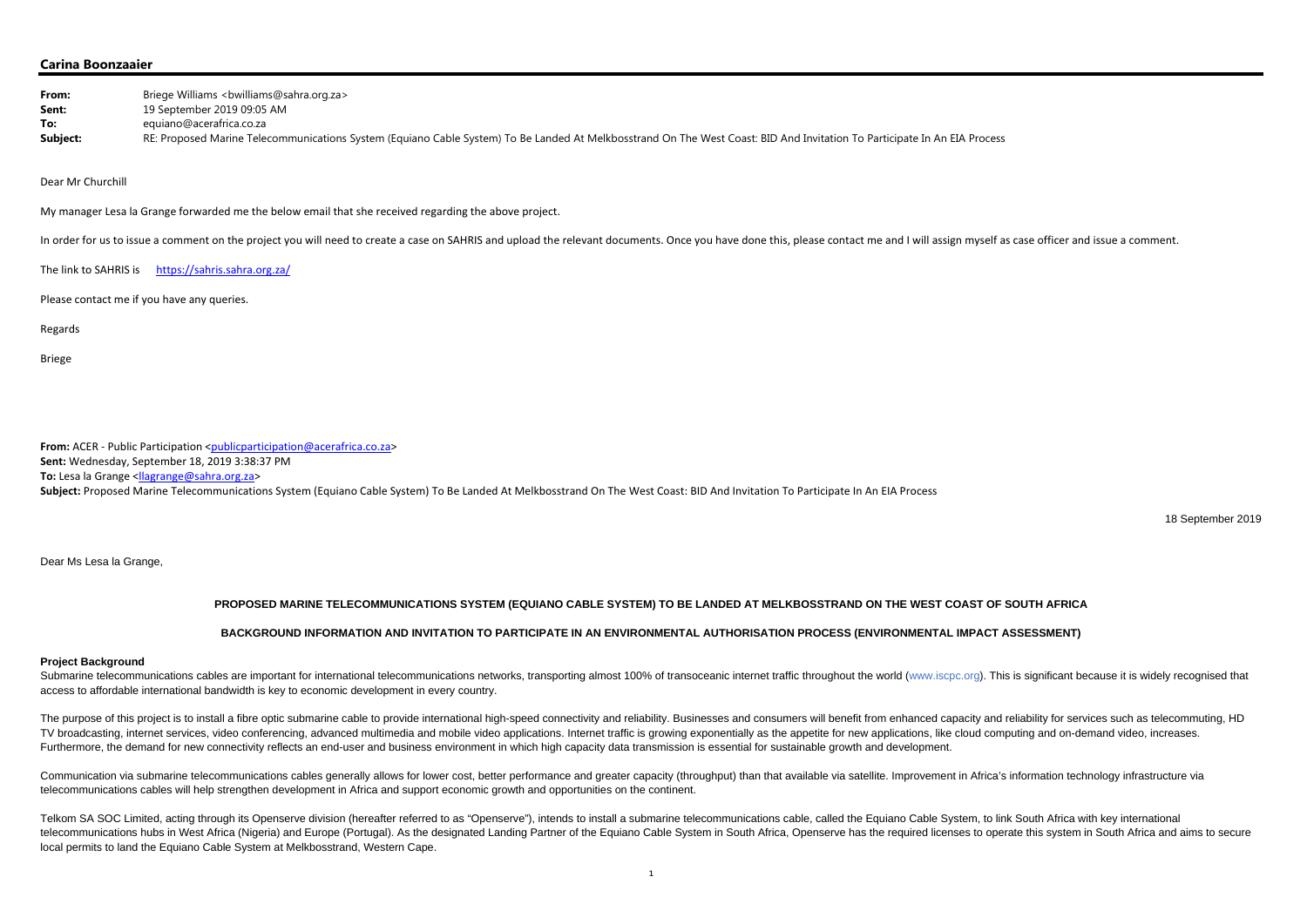Alcatel Submarine Networks (ASN) has been appointed as the supplier and installer of the Equiano Cable System connecting Africa and Europe. The system is to be installed in phases. The first phase ("Baseline System") will cable landings at:

**□** South Africa: Melkbosstrand.

**□ Portugal: Lisbon (Sesimbra).** 

□ Nigeria: Lagos.

Through the Equiano Cable System, Openserve will facilitate more affordable and effective transport of voice, data, internet and television services in South Africa. Furthermore, the cable will support the objectives set o Africa's Development (NEPAD) and provide a means of fulfilling the South African Government's requirements in terms of digital television broadcasting in the country. The Equiano Cable System will have an initial design ca per second.

The current Environmental Impact Assessment Regulations, 2014 (as amended 2017) published under Section 24(5) read with Sections 24, 24D and 44 of the National Environmental Management Act, 1998 (Act No. 107 of 1998) (as a to this project.

#### **Environmental Legislation**

Based on these regulations, the Environmental Assessment Practitioner (EAP) must complete Scoping and an Impact Assessment within 300 days of acceptance of the Application for Authorisation by the competent authority, viz. of Environment, Forestry and Fisheries (DEFF). DEFF is the competent authority for the issuing of environmental authorisation because the Equiano Cable System traverses' international boundaries. It is also envisaged that required from the Department of Human Settlements, Water and Sanitation in terms of Chapter 4 of the National Water Act, 1998 (Act No 36 of 1998), particularly Section 40(4).

On behalf of Openserve and ASN, ACER will fulfil the role and responsibilities of EAP, undertaking the Environmental Impact Assessment (EIA), the associated public participation process, and submitting the required applica documentation to DEFF for consideration and decision-making.

The purpose of this letter is to invite you, as a potentially Interested & Affected Party to participate in the EIA. A Background Information Document (Appendix 1) and Comment Sheet (Separate Attachment) have been compiled to facilitate your participation (these documents are also available at www.acerafrica.co.za under the "Current Projects" link (Equiano Cable System)). Please note that the closing date for initial comments [1] during publ 2019.

- $\bullet$  **ACER (Africa) Environmental Consultants** 
	- $\bullet$  Carina Boonzaaier or Giles Churchill
		- P O Box 503, Mtunzini, 3867

● Tel: 035 340 2715 Fax: 035 340 2232 - E-mail: <u>equiano@acerafrica.co.za</u>

[1] Please note that consistent with GNR 326, 42(a), 44 (1) and 19(1)(a) (7 April 2017) all comments received will be captured in a Comments and Responses Report which will be made available to the competent authority and the public review process of the EIA reports.

Please contact the Public Participation Office to obtain further information:

Your participation is valued and will be appreciated.

Yours sincerely,

Mr. G Churchill

**ACER (Africa) Environmental Consultants**  Environmental Assessment Practitioner



Virus-free. www.avg.com

**Lesa la Grange** MUCH Manager